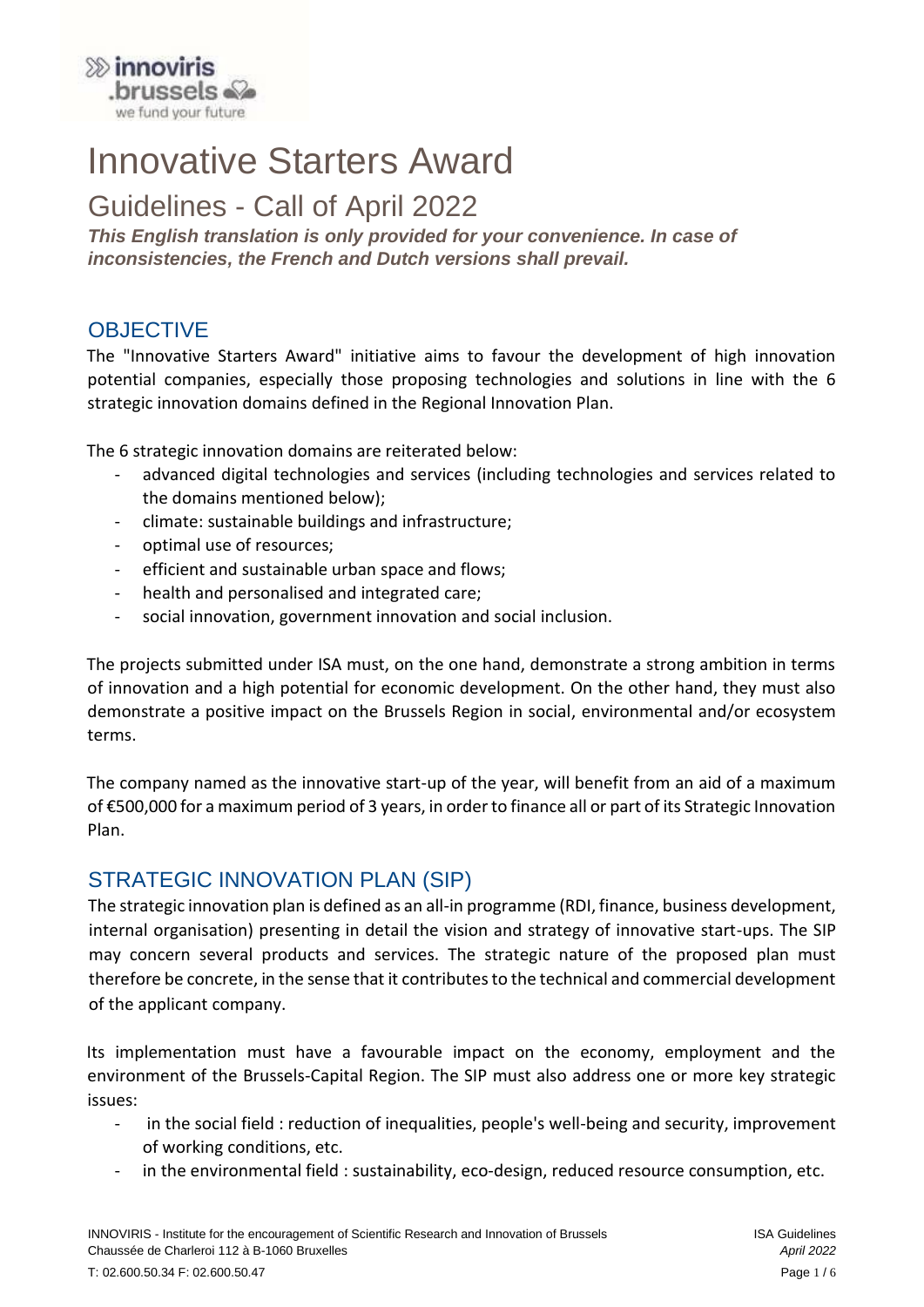

- on the impact on the regional R&D ecosystem: diffusion of expertise and knowledge, development of local partnerships, etc.

Below is the illustration of the scope that may be covered by the Strategic Innovation Plan financed by Innoviris (phases 2 to 5) and how it is part of the company's overall strategy.



# ELIGIBLE UNDERTAKINGS

Those eligible to apply for an aid from the Region with a view to implementing its Strategic Innovation Plan (SIP):

- any small company, meaning a company which employs fewer than 50 persons and whose annual turnover or annual balance sheet total does not exceed EUR 10 million, in accordance with Article 2, § 2 of Annex I of the GBER
- which complies with the conditions laid down in Article 22 of the General Block Exemption Regulation (GBER), with the definition of «innovative enterprise» laid down in article 2, 80 of the GBER and with that of innovative start-up found in article 4, 8° et 9° of the order of 27 July 2017 :
	- o "Start-up": any unlisted small enterprise up to five years following its registration, which has not yet distributed profits, has not been formed through a merger, is not the subsidiary of a large company and has not taken over the activity of another enterprise;
	- o "Innovative start-up": any start-up
		- able to demonstrate, by means of an evaluation carried out by an external expert that it will in the foreseeable future develop products, services or processes which are new or substantially improved compared to the state of the art in its industry, and which carry a risk of technological or industrial failure
		- **OR** the research and development costs of which represent at least 10 % of its total operating costs in at least one of the three years preceding the granting of the aid or, in the case of a start-up enterprise without any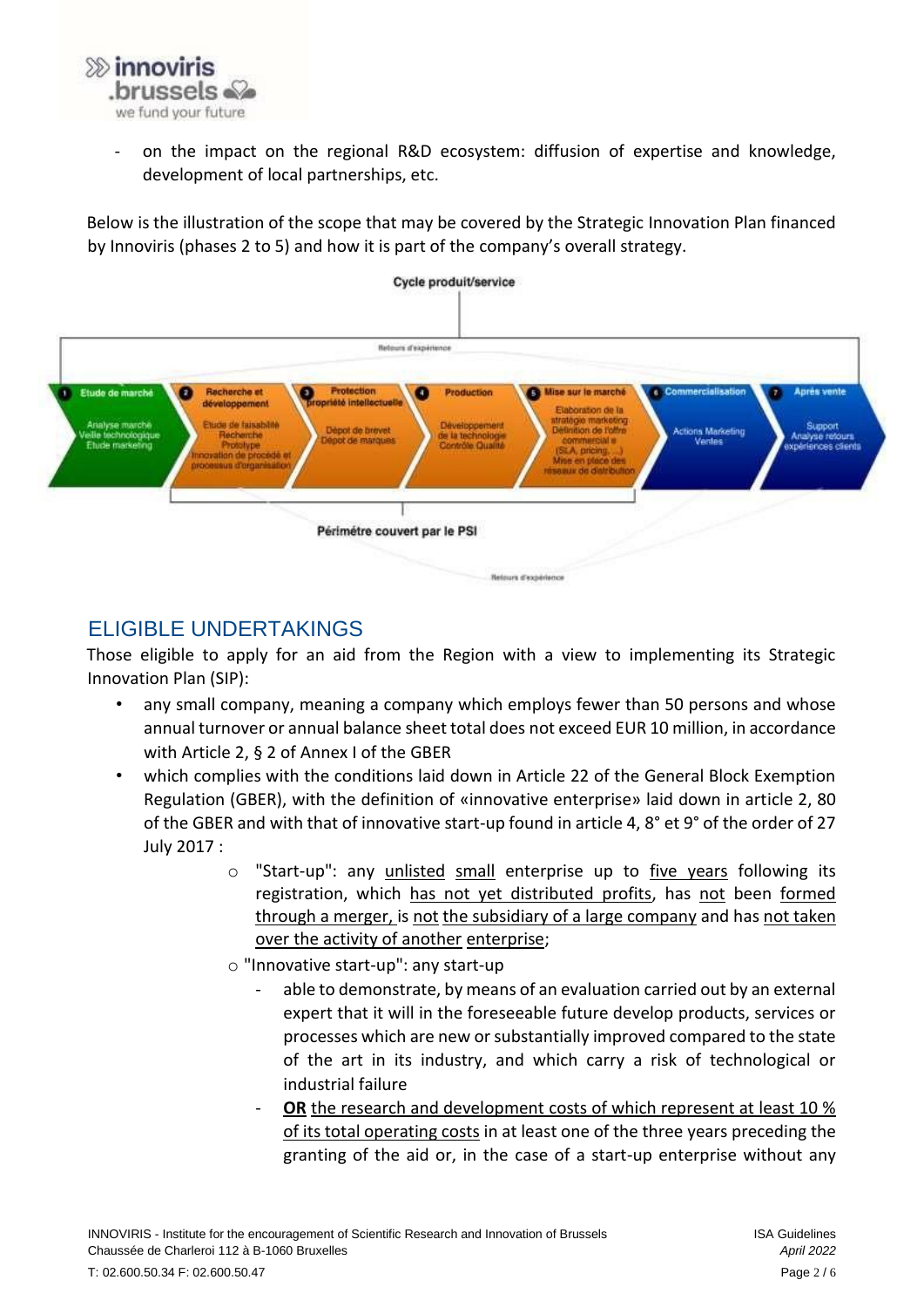

financial history, in the audit of its current fiscal period, as certified by an external auditor

- Which is not an undertaking in [difficulty according to European legislation](https://eur-lex.europa.eu/legal-content/EN/TXT/HTML/?uri=CELEX:52014XC0731(01)&from=EN) (point 20)
- which has at least one place of business in the Brussels-Capital Region
- which has fulfilled its obligations under previous aid granted by the Region.
- which has not obtained the RISE OR ISA award in the past.

These six conditions must be met simultaneously.

In order to apply the condition of age (5 years maximum on the date of the granting of the aid) presented in article 22 of the GBER, the aid being granted at the latest on 31 December 2022, the company must have been created on or after 1/1/2018 (official starting date according to the CBE).

The company must comply with all conditions at the time of submission and at the time of the granting of the aid. **No further delay will be granted after the submission deadline to comply with them.** 

#### AMOUNT OF FUNDING

The "Innovative Starters Award" initiative allocates a grant to the company/companies named as innovative start-up of the year.

This grant of a maximum of €500,000 may cover costs of all sorts concerning the implementation of the SIP. It particular, this may be:

- staff costs
- operating costs
- investment costs
- subcontracting costs

## SUBMISSION AND SELECTION OF APPLICATIONS

The applications are drawn up using the form available on the Innoviris website [\(www.innoviris.brussels\).](http://www.innoviris.brussels/) Applications submitted via a method other than this form will not be taken into consideration.

Applications must be submitted electronically to Innoviris using the e-mail address [funding](mailto:funding-request@innoviris.brussels)[request@innoviris.brussels,](mailto:funding-request@innoviris.brussels) by 4 pm on 8 July 2022 at the latest. Applications submitted after this date will not be taken into account.

The application must contain all the information and documents stipulated in the form and any other useful document supporting the application. No further delay will be granted to produce further documents.

# EVALUATION AND SELECTION PROCEDURE OF APPLICATIONS

After analysis of eligibility, Innoviris will carry out a pre-selection on the basis of the criteria provided for by the order of 27 July 2017.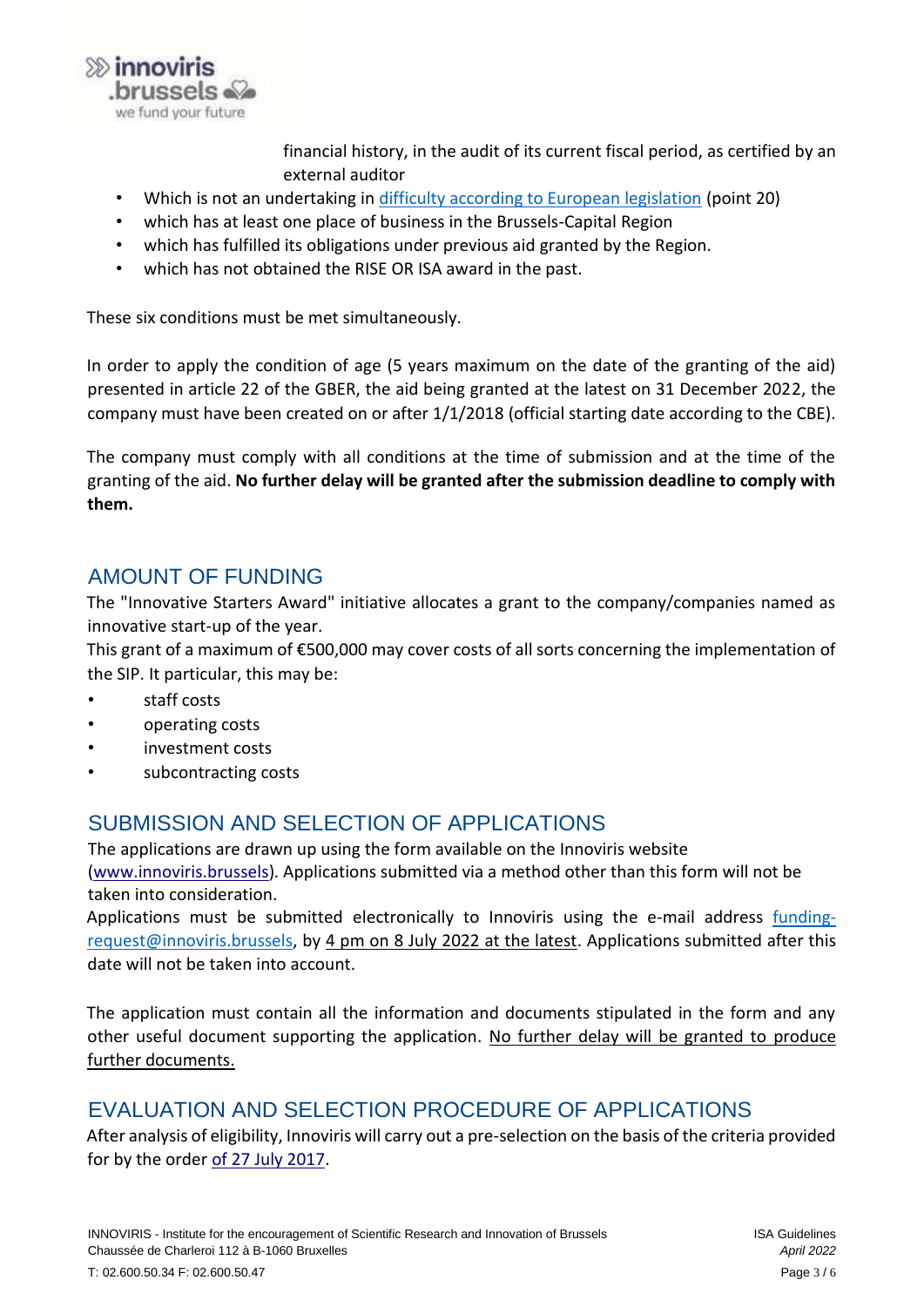

After this preselection, only the best ranked candidates will be presented to a unique and multidisciplinary jury comprising scientific and economic experts in charge of actual evaluation.

The selection and organisation of this jury is carried out by Innoviris, which also chairs it.

The jury's evaluation is carried out on the basis of the analysis of the documents submitted as part of the application and an interview with the candidate.

The applications are evaluated by the jury according to the following criteria:

- The innovative character of the SIP.
- The technological and societal challenges that have to be faced
- The competence of the team and its ability to implement the SIP
- The suitability and realism of the work programme and budget
- The coherence of the overall strategy, the relevance of the business model, in light of the economic transition in the Brussels-Capital Region
- The quality and relevance of the financial plan
- The prospects for valorisation and its potential impact on the on the Brussels Capital Region, in a context of exemplary economic transition economy,
- The company's financial health
- The strategic nature of the Strategic Innovation Plan
- The quality of the application and of the candidate's oral defence

After the evaluation, Innoviris sends an argued report suggesting to the Secretary of State in charge of Scientific Research the awarding of the grant to the companies best ranked as innovative startups of the year.

In the event that none of the applications meet the evaluation criteria in a satisfactory manner, no grant will be awarded.

# **TIMETABLE**

- Submission of applications to Innoviris by 4 pm on 8 July 2022.
- Evaluation by the unique and multidisciplinary jury (September 2022).
- Award decision by the Government (November December 2022).
- Official prize ceremony (December 2022 January 2023).
- The implementation of the SIP may start between 1 December and 31 December2022.

# WINNERS AND 'LABEL ISA'

The winners of the Innovative Starters Award receive an "ISA label" and thus automatically benefit (in addition to the financing amount mentioned above) from the opportunity to present their project to the Economic Coordination Council of the Brussels-Capital Region, to allow personalized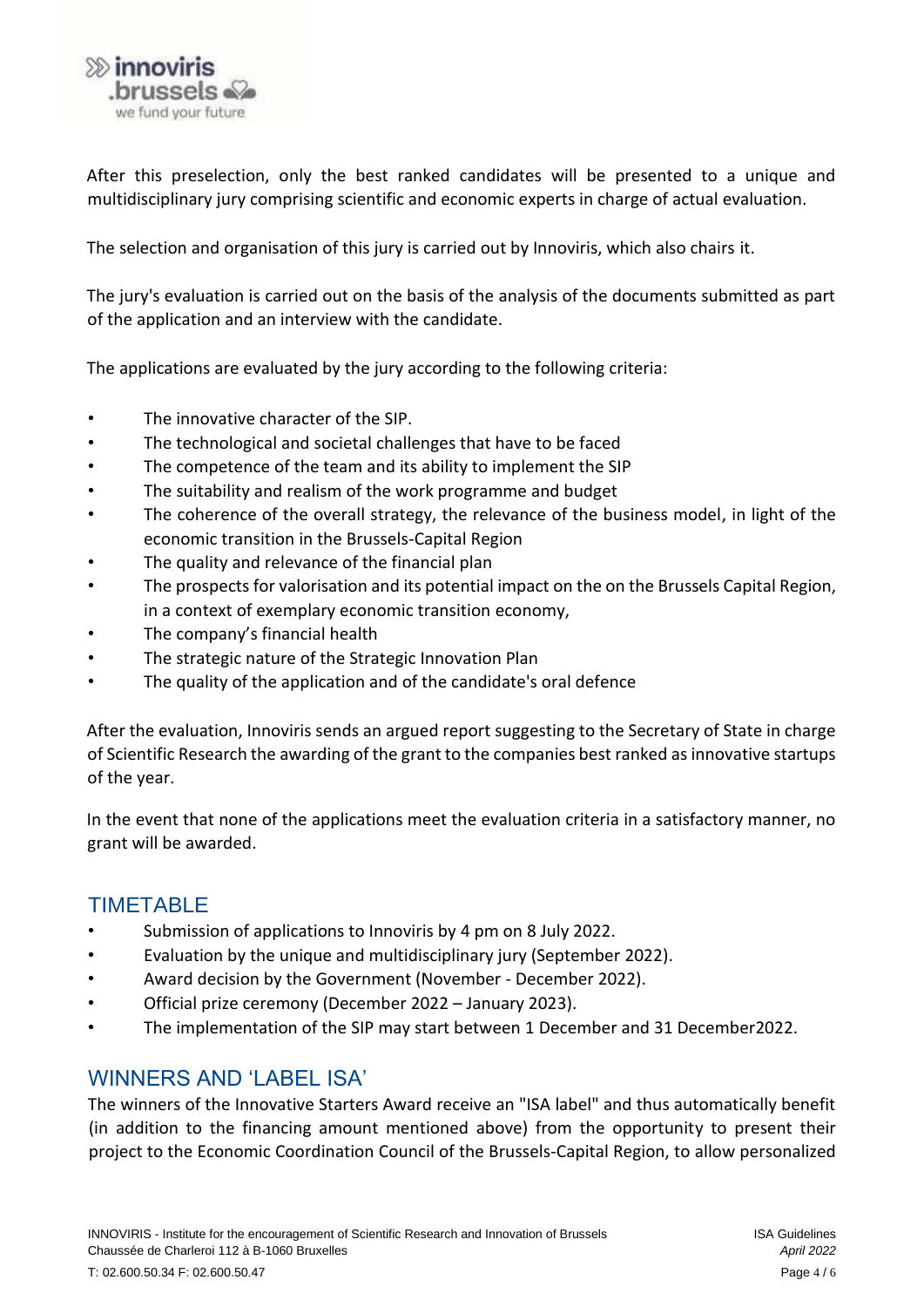

access to the offer of support, financing and ad hoc housing (more info: [https://hub.brussels/en/economic-coordination-council/\)](https://hub.brussels/en/economic-coordination-council/)

The laureates are also expected to represent and promote the Brussels Capital Region as an innovative and pioneering region in terms of economic transition. This both during and after their SIP, just like the winners of the previous editions ("ISA alumni network"). This role of "ambassador" of innovation in Brussels must be meticulously fulfilled, at Innoviris' request.

## MONITORING PROTOCOL

The beneficiary or beneficiaries provide Innoviris, at **time intervals defined in the agreement**, with the following documents:

- Activity reports (state of progress of the implementation of the PSI, the results of the plan in RDI, finance, business development)
- Accounting reports (debts, supporting documents, and payments).
- Report on the industrial use and valorisation of the results of the subsidised PSI, three years after its completion.

With a view to ensuring the monitoring of the implementation of the PSI, these documents may be submitted for evaluation by a jury constituted by Innoviris.

#### BENEFICIARY'S OBLIGATIONS

The Beneficiary cannot combine the aid to innovative start-ups and minimum aids that meet the conditions of the EU Regulation 1407/2013, or any other funding, if these minimum aids or this other funding concern the same admissible costs.

The beneficiary informs Innoviris of any aid applied for or received during the three years of the awarding of the aid for innovative start-ups.

#### FORMS AND INFORMATION

The application forms can be downloaded on the website [www.innoviris.brussels](http://www.innoviris.brussels/)

The Brussels Institute for Research and Innovation, Chaussée de Charleroi 112 1060 Brussels Tel.: 02/600 50 28 (F. Billen) - E-mail : [fbillen@innoviris.brussels](mailto:fbillen@innoviris.brussels)

**This document must be signed by the authorised person of the applicant company and include the phrase "read and approved" and enclosed with the form and the appendices submitted for the application.**